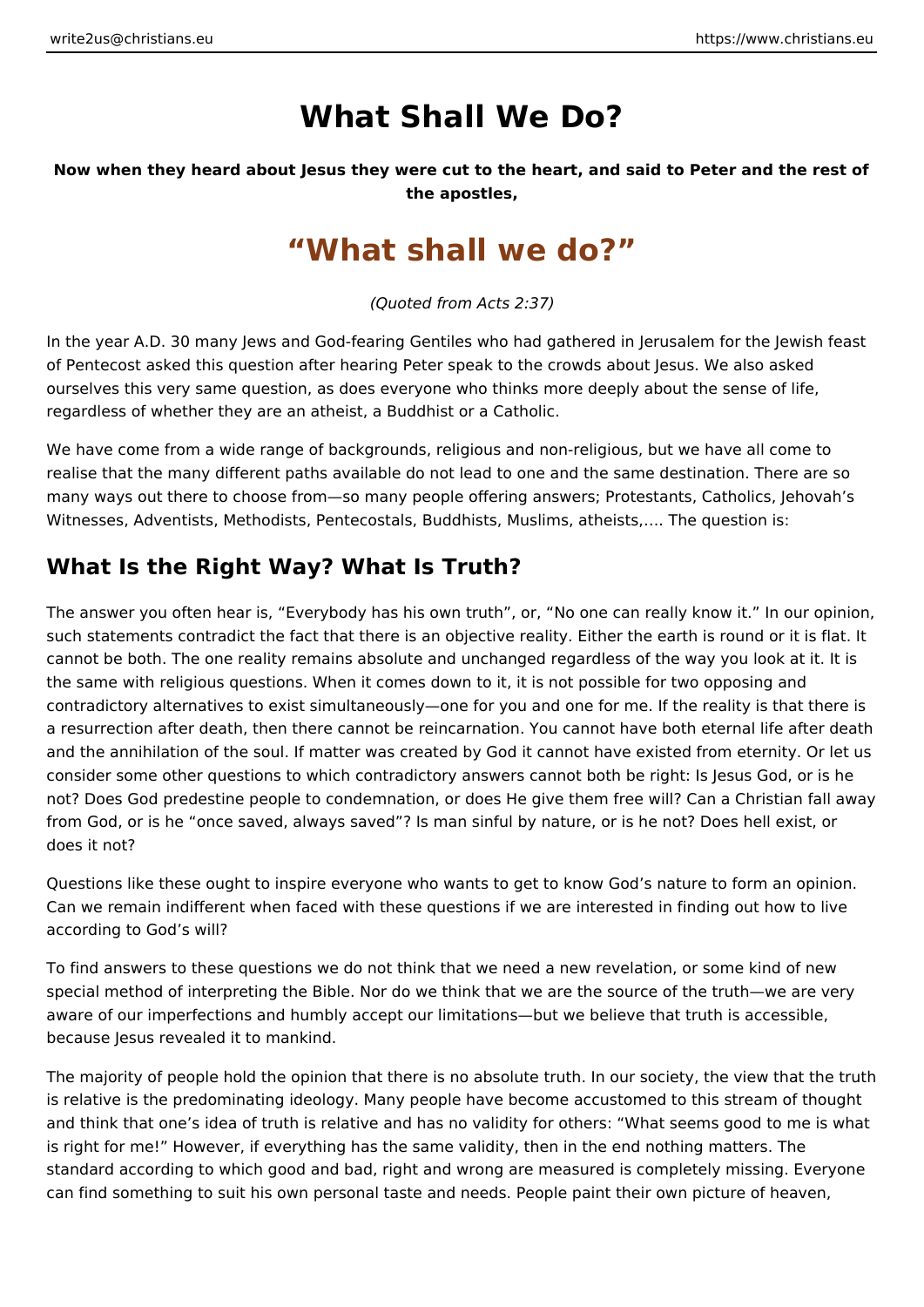choosing the colours from a palette of their own desires and wishes, creating their own religion, which seems to fit well enough for the time being…. In fact, religion is widely treated as yet another branch of the arts, like the world of fashion in which people shape trends and trends, in turn, shape people. However, God's way is different….

#### **How Does God Want Me to Use My Life?**

In God's eyes every person who does not seek the truth is enslaved. But Jesus wants to deliver us from slavery—it is up to us to accept his offer.

So Jesus said to the Jews who had believed in him, "If you abide in my word, you are truly my disciples, and you will know the truth, and the truth will set you free." *(John 8:31–32)*

The truth will set us free—this means that we need to see the truth about ourselves, we need to realise and confess our sinfulness, and accept that we need God's forgiveness through Jesus, as Peter said:

Repent and be baptized every one of you in the name of Jesus Christ for the forgiveness of your sins, and you will receive the gift of the Holy Spirit. *(Acts 2:38)*

Then He can give us the power to give up our sins and live a holy life, then He can give us the strength to devote our whole life to serve Him. Jesus wants to redeem us, He wants to set us free from selfish desires and sexual sins, from vanity and envy, from the feeling of inferiority and pride, from arrogance and the urge to win the favour of other people.

Jesus also wants to set us free from all kinds of deceptive teachings which lead people to concentrate on themselves even more in the effort to save themselves. But He also wants to set us free from wrong ideas which people call Christianity, where people devote vast amounts of time and energy to the cause of social justice but neglect the spiritual fight against sin.

Jesus wants to free us from teachings which provide an assurance of God's forgiveness but forget that discipleship is all about following Jesus. He wants to liberate us from doctrines which promise God's grace, but renounce obedience as legalistic. For this reason we seek the truth, searching for God's will in both our lives and teaching.

This search for God's will led us to the question:

### **What Should a Christian Community Be Like?**

The community of Christians in Jerusalem that formed after the apostles' preaching is described in Acts 2:

They were continually devoting themselves to the apostles' teaching and to fellowship, to the breaking of bread and to prayer…. Day by day continuing with one mind in the temple, and breaking bread from house to house, they were taking their meals together with gladness and sincerity of heart…. *(Acts 2:42 and 46, NASB)*

For Christians in that time it was natural to come together for fellowship and to deal with the teaching every day. Their common life bore witness to their great interest in, and love for God and their brothers and sisters. We, too, have this sincere desire to share our lives with our sisters and brothers in faith, to read the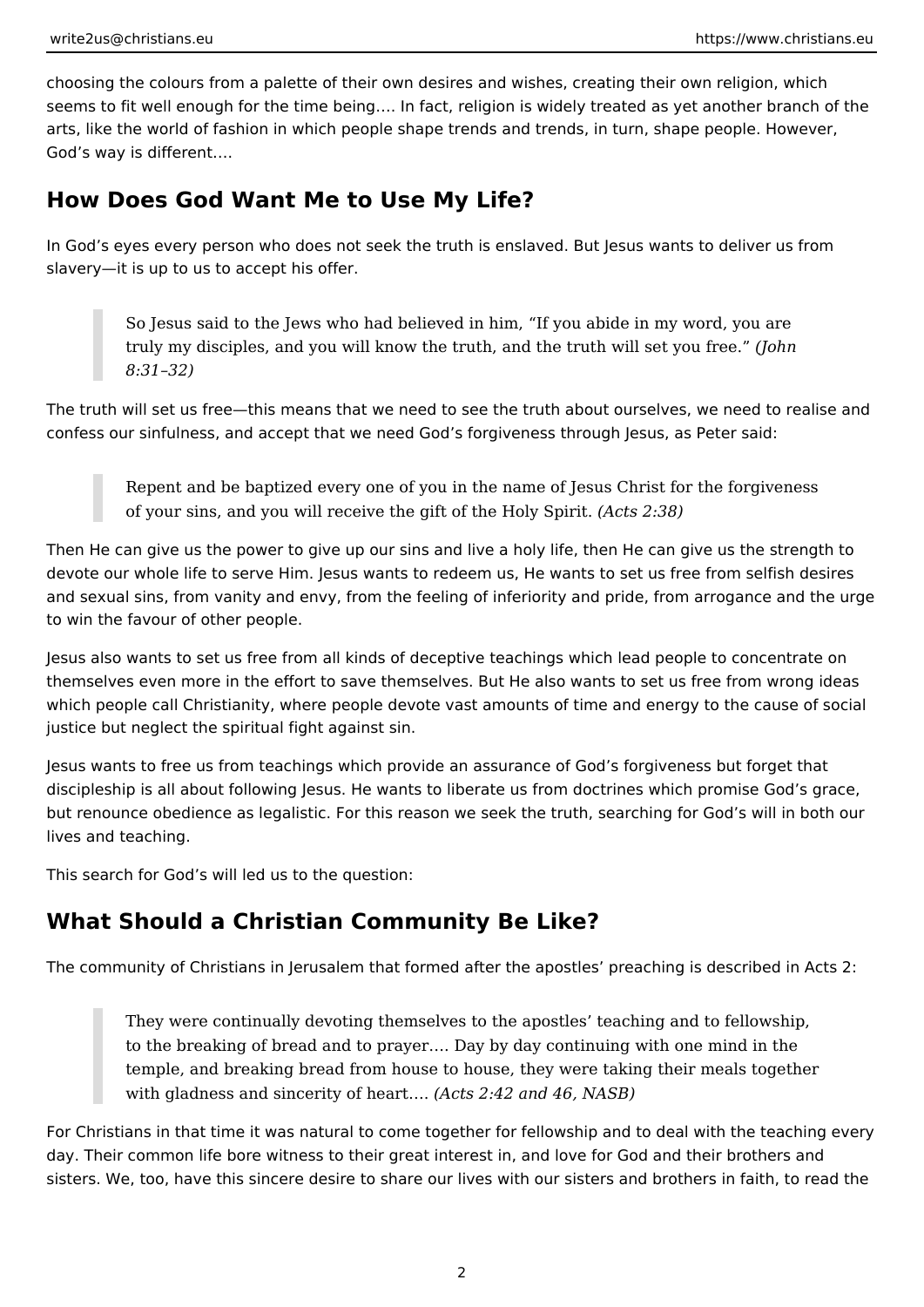Bible together, and to take part in each other s joys, sorrows and spiritual fight we can live in a time when good transport and convenient working hours make da For us, daily community is an expression of love and a result of the wish to live devote our time to God and to our brothers and sisters in faith. We use our time important for us.

If anyone says, I love God, and hates his brother, he is a liar; for he his brother whom he has seen cannot love God whom he has not seen. A commandment we have from him: whoever loves God must also love his (1 John 4:20 21)

This vibrant, committed fellowship is of great value in helping us to strengthen  $\alpha$ and practice the principle expressed in the Bible:

But exhort one another every day, as long as it is called today, that n be hardened by the deceitful  $h$  be sin. (13)

We do not want to build superficial relationships or show a good front to one and revealing the reality about ourselves. Instead, we confess our sins and weaknes to help one another in the fight for holiness, following the example of Jesus.

A new commandment I give to you, that you love one another: just as I I you also are to love one  $\lambda$  another here.  $34)$ 

This is the kind of love we want to live not just on Sundays or at celebrations but with particular friends but with anyone who wants to live in the truth.

Related Links

- [Repenta](https://www.christians.eu/repentance/)nce
- [What Does It Mean to Be a](https://www.christians.eu/what-does-it-mean-to-be-a-christian/) Christian?
- [The Life of the First](https://www.christians.eu/firstchristians/) Christians
- [The Church in the New T](https://www.christians.eu/church-new-testament/)estament

Your Email\*

Your Message\*

#### Send

Permission is granted to reproduce this article for personal use unchanged and complete only. Co any other form without written permission from www.christians.eu

Unless otherwise indicated, all Scripture quotations are from The Holy Bible, English Standard Ve by Crossway, a publishing ministry of Good News Publishers. Used by permission. All r Scripture quotations marked "NASB" are taken from the NASB